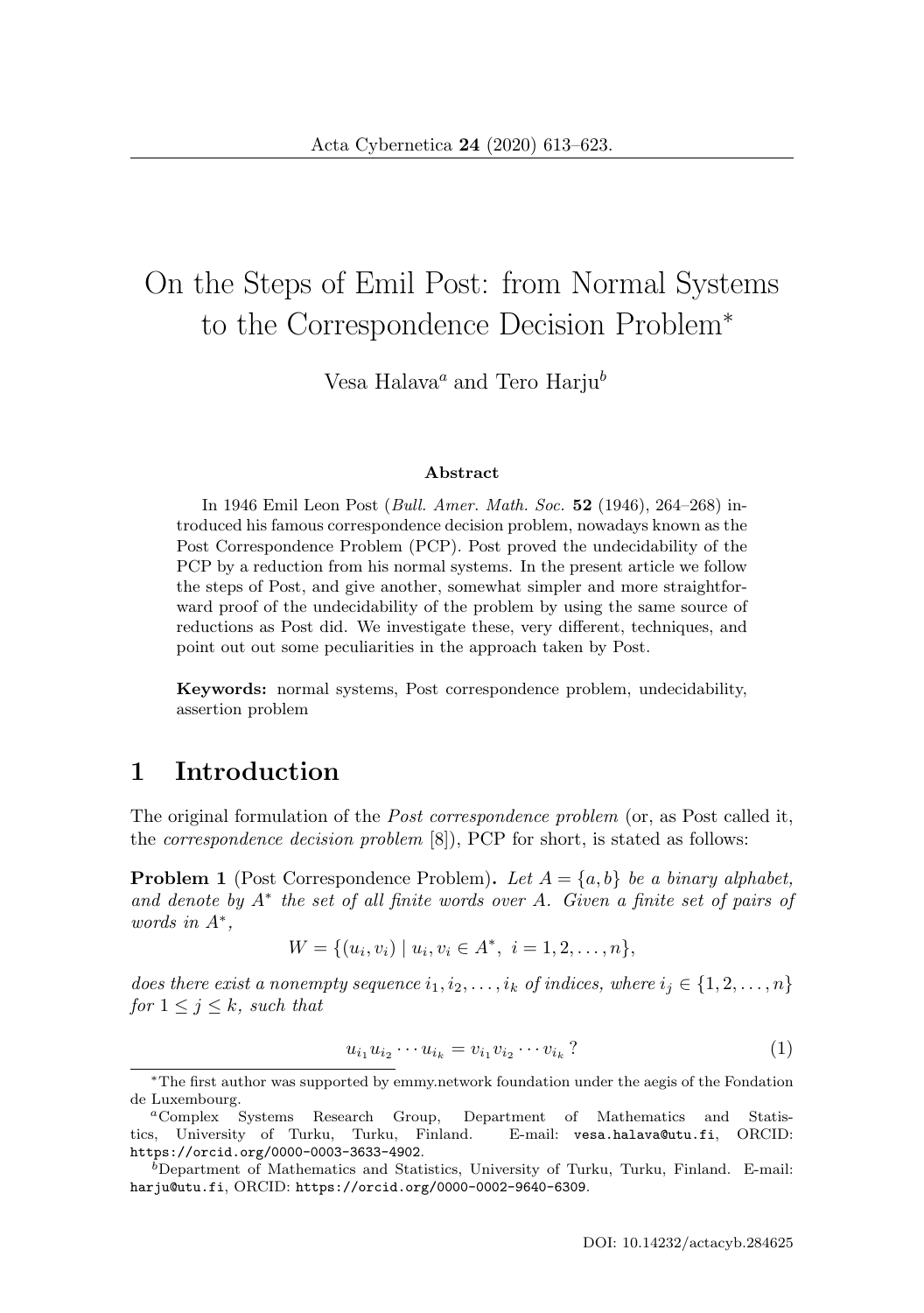In the history of computability, the Post correspondence problem and its many variants have played an important role as simply defined algorithmically undecidable problems that can be used to prove other undecidability results. Here we concentrate on the undecidability proofs of the PCP itself.

A standard textbook proof of the undecidability of the PCP employs the halting problem of the Turing machines as the base of the reduction; see e.g. [9], or the construction by Claus [2] from the word problem of the semi-Thue systems, which gives better undecidability bounds on the number of pairs in the sets. The integer  $n = |W|$  in Problem 1 is said to be the size of the set W. The set W is called an instance of the PCP. Recently, Neary [5] showed that the PCP is undecidable for  $|W| = 5$  using the (Post) tag systems that form a special class of Post normal systems; see [6].

In his article [8], Post proved that the PCP is unsolvable, i.e., undecidable, by a technical and nontrivial reduction from the assertion problem of the Post normal systems. We shall give another proof by utilizing the same source.

There are several proofs of the PCP. The standard reductions from the Turing machines, semi-Thue systems and tag systems to the PCP have a common leading idea: An instance of the PCP is constructed so that any solution to the instance is a (encoded) concatenation of the configurations required in the computation or derivation of the original machine or system. This is not the case in Post's original proof. Indeed, he relies simply on the words in the rules of a derivation in a normal system. A sequence of these words imply a required derivation in the normal system if and only if the sequence is a solution of a particular instance of the PCP. The new proof presented in this article is based on the idea in the standard type – a solution exists to the constructed instance of the PCP if and only if the solution is a concatenation of the full configurations required of the given Post normal system.

We note that, in Post's definition, the PCP is defined for binary words. Actually, the cardinality of the alphabet  $A$  is not relevant, since every instance of the PCP with any alphabet size has an equivalent one in terms of binary words using an injective encoding into binary alphabet  $\{a, b\}^*$  from  $A^*$ . For example, if  $A =$  $\{a_1, a_2, \ldots, a_k\}$ , then  $\varphi$  defined by  $\varphi(a_i) = a^i b$  is such an encoding. Note, however, that the PCP is decidable for sets of pairs  $W$  over unary alphabet.

The structure of this article is the following: In Section 2, we present the basic notions, notations needed in this article. Especially, we introduce the normal systems and present preliminary results on them. In Section 3 we present Post's construction, following Post's original article, but also give some explanatory steps for readability. In Section 4 we present our main contribution: another proof for the undecidability of the Post Correspondence Problem using the same source of undecidability as in Section 3 in the Post's construction.

Short preliminary version of this article can be found in [3].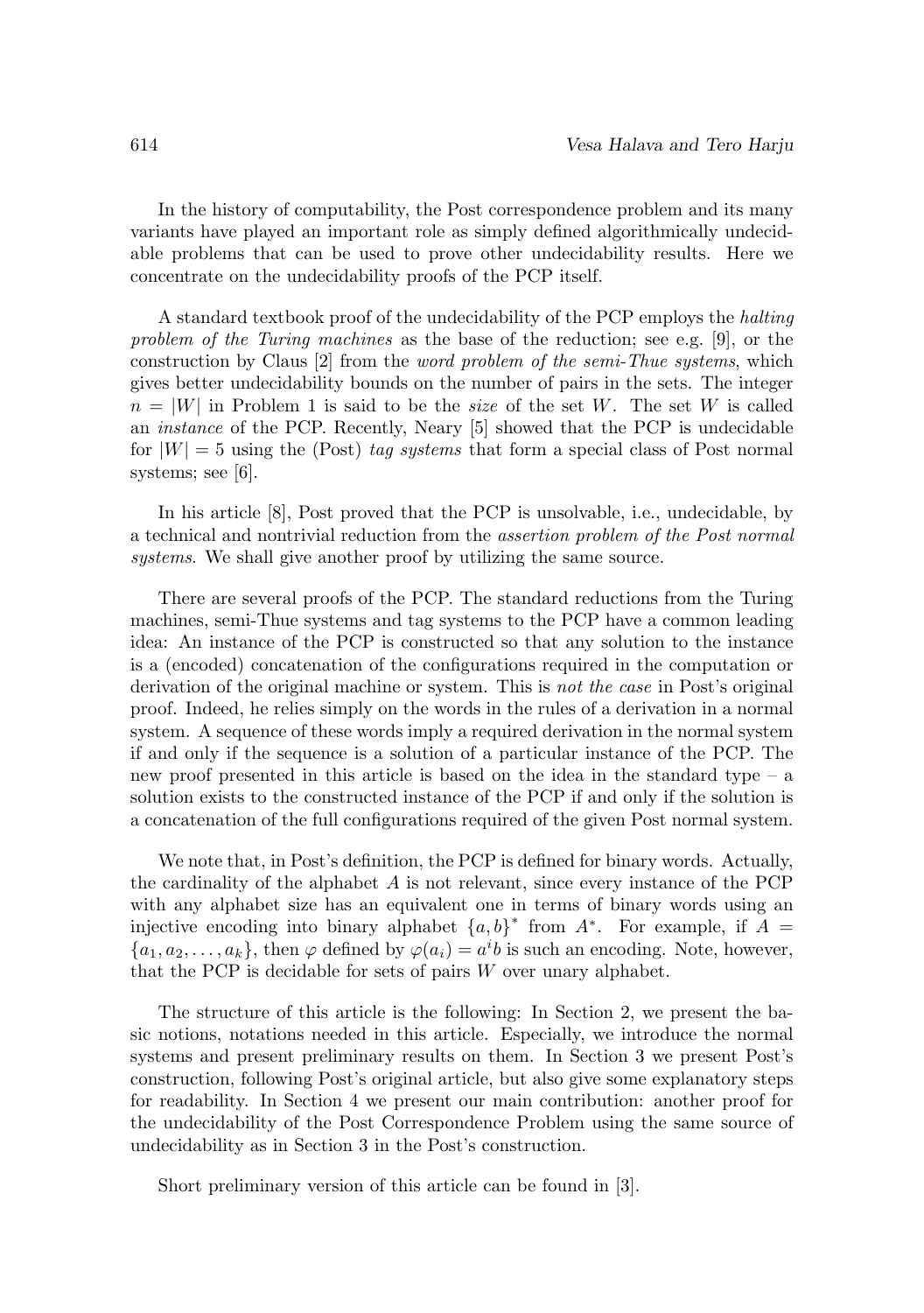#### **2 Normal systems**

Let A be a finite alphabet and denote by  $A^*$  the set of all finite words over A including the empty word  $\varepsilon$ . The length of a word u, i.e., the number of occurrences of letters in u, is denoted by |u|. For words u and w, the word u is a prefix of w if there exists a word v such that  $w = uv$ . If u is a prefix of w with  $w = uv$ , we denote the *suffix* v also by  $u^{-1}w$ .

For a word  $w \in A^*$ , if  $w = a_1 \cdots a_{n-1} a_n$  where  $a_i \in A$  for all  $i = 1, \ldots, n$ , then the reverse of w is defined to be  $w^R = a_n a_{n-1} \cdots a_1$ .

The words u and v are *(cyclic) conjugates* if there exist words x and y such that  $u = xy$  and  $v = yx$ .

We give a formal definition of a normal system instead of the bit informal one used by Post in [8].

Let  $A = \{a, b\}$  be a binary alphabet, and let X be a variable ranging over the words in  $A^*$ . A normal system  $S = (w, P)$  consists of an *initial word*  $w \in A^+$  and a finite set P of rules of the form  $\alpha X \mapsto X\beta$ , where  $\alpha, \beta \in A^*$ . We say that a word v is a successor of a word u, if there is a rule  $\alpha X \mapsto X\beta$  in P such that  $u = \alpha u'$ and  $v = u'\beta$ . We denote this by  $u \to v$ . Let  $\rightarrow^*$  be the reflexive and transitive closure of  $\rightarrow$ . Then  $u \rightarrow^* v$  holds if and only if  $u = v$  or there is a finite sequence of words  $u = v_1, v_2, \ldots, v_n = v$  such that  $v_i \rightarrow v_{i+1}$  for  $i = 1, 2, \ldots, n-1$ . A normal system is a special case of the *Post canonical system* for which Post proved in 1943 the Normal-Form Theorem; see [6]. On the other hand, the tag systems mentioned in the introduction are a special class of the normal systems that have a constant length left for rule words  $\alpha$ ; see [6].

The *assertion* of a normal system  $S = (w, P)$  is the set

$$
\mathcal{A}_S = \{ v \in A^* \mid w \to^* v \} . \tag{2}
$$

**Problem 2** (Assertion Problem). Given a normal system  $S = (w, P)$  and a word u, does  $u \in A_S$  hold?

The following result is crucial for the construction presented in this article, but the reference for it is a bit peculiar: in footnote 2 of [8], Post gives citation to his paper [7] for an informal proof and to Church [1] for a formal proof, but with a comment that a verification of the recursiveness of the reduction is needed and then he gives guidelines for missing details on the footnote.

#### **Proposition 1.** The assertion problem for normal systems is undecidable.

Actually, the problem remains undecidable even if we assume that in each rule  $\alpha X \mapsto X\beta$  in P the words  $\alpha$  and  $\beta$  are non-empty; see Post [8], footnote 3. A normal system with non-empty rule words is called a *standard* normal system in the literature. Therefore, we can assume in the following that the normal systems are standard. This assumption is indeed crucial when we construct instances of the PCP from the normal systems in Sections 3 and 4.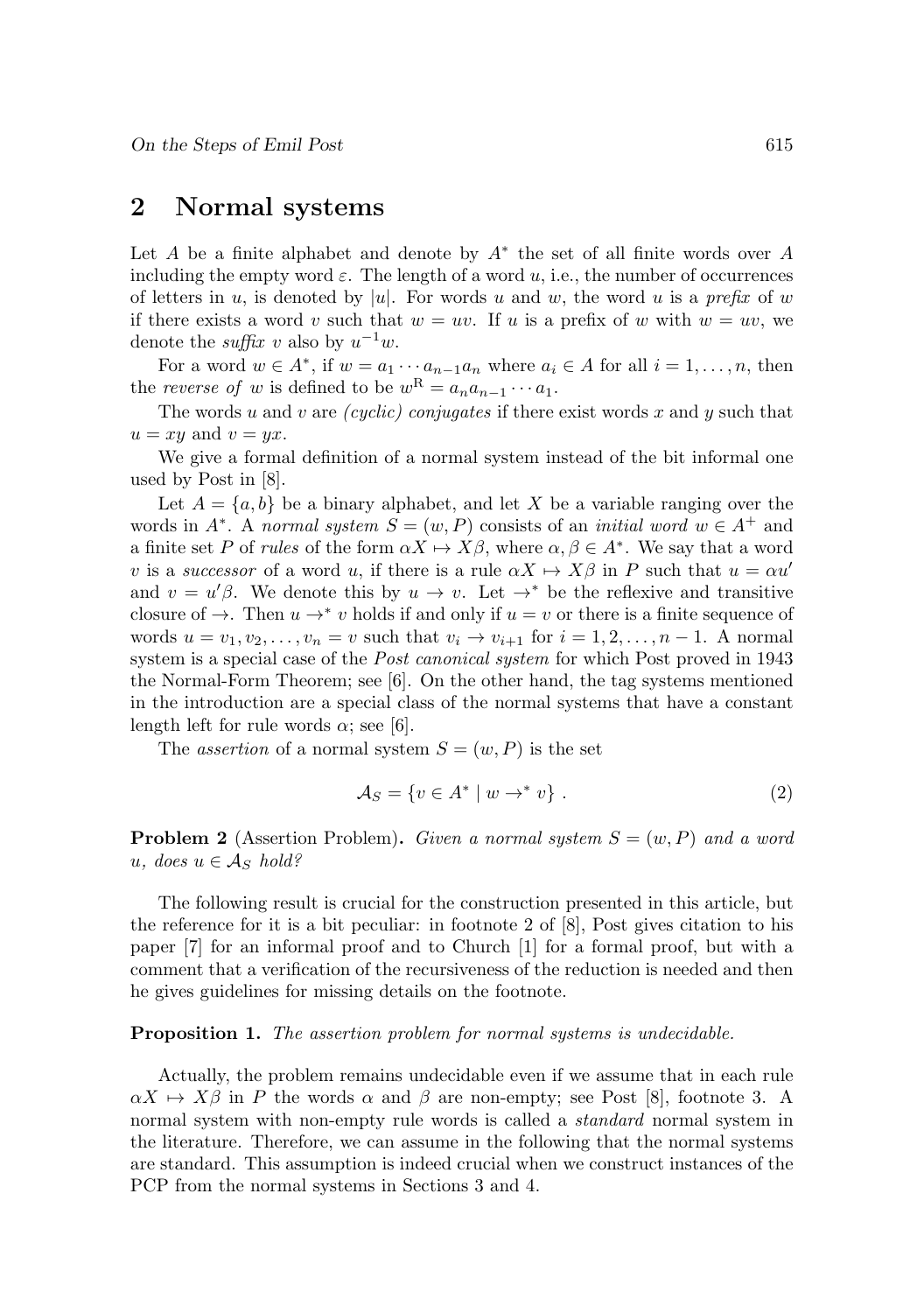### **3 Undecidability of the PCP by Emil Post**

In this section we present the original proof and construction of Emil Post in [8]. Occasionally we use more modern terminology instead of Post's original terms.

Let  $u \in A_S$ , where  $S = (w, P)$ . As the assertion problem is trivial for the case  $u = w$ , we assume that  $u \neq w$ . Therefore, there exists a sequence

$$
w = \alpha_1 x_1, \ x_1 \beta_1 = \alpha_2 x_2, \dots, x_{k-1} \beta_{k-1} = \alpha_k x_k, \ x_k \beta_k = u,
$$
 (3)

where  $\alpha_i X \to X \beta_i$  is a rule for each i with  $x_j \in A^*$  for all j. The idea in Post's proof is to present the set of equations in (3) as a single equation in the form of a word equality (1).

Consider the word  $w\beta_1\beta_2\cdots\beta_k$  obtained from (3). Using the equations in (3), we obtain, for each  $j = 1, 2, \ldots, k$ ,

$$
w\beta_1\beta_2\cdots\beta_{j-1} = \alpha_1\alpha_2\cdots\alpha_jx_j, \qquad (4)
$$

and finally

$$
w\beta_1\beta_2\cdots\beta_k = \alpha_1\alpha_2\cdots\alpha_k u. \tag{5}
$$

By (4), we have, for each  $j = 1, 2, \ldots, k$ ,

$$
|w\beta_1\beta_2\cdots\beta_{j-1}| \ge |\alpha_1\alpha_2\cdots\alpha_j|.
$$
 (6)

So we have shown that the derivation sequence (3) implies (4), which further implies (5) together with the inequalities (6). Actually,  $u \in \mathcal{A}_S$ , that is, existence of a sequence  $(3)$  is indeed equivalent to the join of  $(5)$  and  $(6)$ . For this we need to prove the above implications in the opposite direction.

First, we show that the join of the equalities (5) and (6) imply the equations in (4). For this it suffices to choose

$$
x_j = (\alpha_1 \alpha_2 \cdots \alpha_j)^{-1} (w \beta_1 \beta_2 \cdots \beta_{j-1})
$$

for all  $i$ .

Furthermore, for the equations in (3), we obtain, for all  $1 \leq j \leq k$ ,

$$
\alpha_{j+1}x_{j+1} = \alpha_{j+1}(\alpha_1\alpha_2\cdots\alpha_{j+1})^{-1}(w\beta_1\beta_2\cdots\beta_j)
$$
  
=  $(\alpha_1\alpha_2\cdots\alpha_j)^{-1}(w\beta_1\beta_2\cdots\beta_{j-1})\beta_j = x_j\beta_j$ ,

and we have the equations in (3) except the first and the last ones. The first one is obtained directly from (4) by setting  $j = 1$ . Also, the last one will follow, since

$$
\alpha_1 \alpha_2 \cdots \alpha_k x_k \beta_k = w \beta_1 \beta_2 \cdots \beta_{k-1} \beta_k = \alpha_1 \alpha_2 \cdots \alpha_k u.
$$

We have proved that  $(5)$  and  $(6)$  are satisfied if and only if the equations in  $(3)$  are satisfied, i.e., (5) and (6) are equivalent to the condition  $u \in A_S$ .

Finally, we need to get rid of the extra condition (6). This is done by constructing a new normal system  $S_1$ , where (5) implies (6), and  $uc \in \mathcal{A}_{S_1}$  if and only if  $u^R \in \mathcal{A}_S$  holds, where c is a new letter introduced below.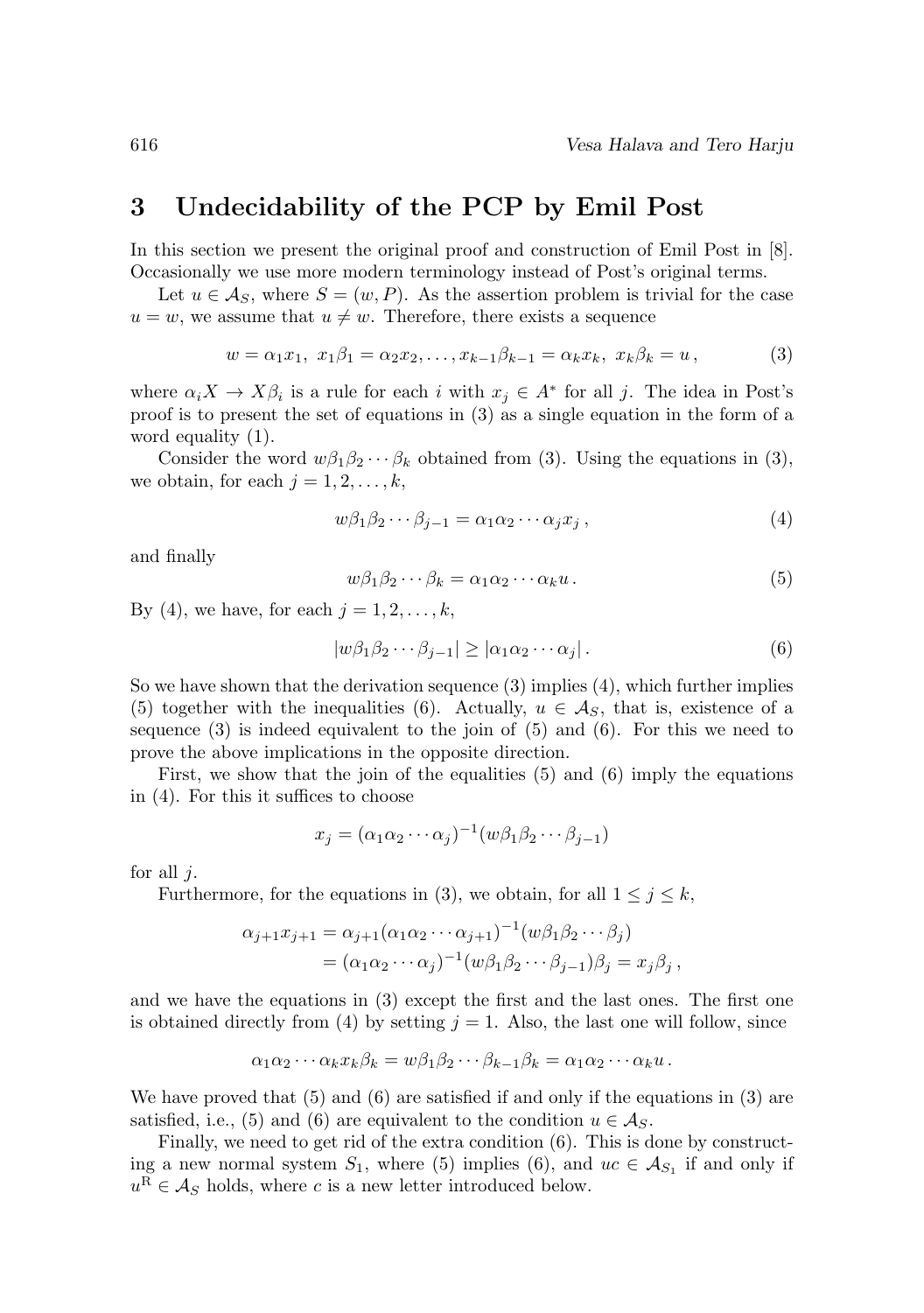For this, let first  $S' = (w^R, P')$ , where

$$
P' = \{X\alpha^{\mathcal{R}} \mapsto \beta^{\mathcal{R}} X \mid \alpha X \mapsto X\beta \in P\}.
$$

Strictly speaking the system  $S'$  is not normal. It is a 'dual' of a normal system. However, we can still write  $u \in \mathcal{A}_s$  if and only if  $u^R \in \mathcal{A}_{S'}$ . Next we design a system  $S'' = (w^{\rm R}c, P'')$ , where c is a new letter. Let

$$
P'' = \{ X\alpha^{\mathcal{R}}c \mapsto \beta^{\mathcal{R}}Xc \mid \alpha X \mapsto X\beta \in P \}.
$$

It is immediate that  $u^R \in A_{S'}$  if and only if  $u^R c \in A_{S''}$ . Obviously, S'' is even less normal as the letter  $c$  is kept constantly in the end of the words of the derivations.

Finally, let  $S_1 = (w^{\mathcal{R}}c, P_1)$  be the normal system, where

$$
P_1 = \left\{ \alpha^{\rm R} c X \mapsto X c \beta^{\rm R} \mid \alpha X \mapsto X \beta \in P \right\} \cup \left\{ y X \mapsto X y \mid y \in \{a, b, c\} \right\}.
$$

Notice that the rules  $yX \mapsto Xy$  for  $y \in \{a, b, c\}$  imply that any sequence can be transformed to its conjugates. Therefore, if a rule is applied in  $S''$ , then the corresponding rule can be applied in  $S_1$ , since in the rules in  $P_1$  the left hand sides are conjugates of the left hand sides of the rules in  $P''$  and the right hand sides are conjugates of the right hand sides of the corresponding rules in  $P''$ . Let

$$
\mathcal{C}_v = \{ w \mid w \text{ is a conjugate of } v \}
$$

called the conjugacy class of the word v.

Then we have

$$
\mathcal{A}_{S_1} = \mathcal{A}_{S''} \cup \bigcup_{v \in \mathcal{A}_{S''}} \mathcal{C}_v = (\mathcal{A}_{S'})^{\mathrm{R}} c \cup \bigcup_{v \in \mathcal{A}_{S'}} \mathcal{C}_{v^{\mathrm{R}}c} = (\mathcal{A}_{S})^{\mathrm{R}} c \cup \bigcup_{v \in \mathcal{A}_{S}} \mathcal{C}_{v^{\mathrm{R}}c} = \bigcup_{v \in \mathcal{A}_{S}} \mathcal{C}_{v^{\mathrm{R}}c}.
$$

To verify the above equality of sets, assume  $u \in \mathcal{A}_{S_1}$ . Denote by  $x \stackrel{C}{\to} y$  if  $y \in \mathcal{C}_x$ . For  $u$ , there exist a sequence of words and successors

$$
w^{R}c \xrightarrow{C} \alpha_{1}^{R}cx_{1}, \quad x_{1}c\beta_{1}^{R} \xrightarrow{C} \alpha_{2}^{R}cx_{2}, \quad x_{2}c\beta_{2}^{R} \xrightarrow{C} \alpha_{3}^{R}cx_{3}, \dots,
$$

$$
x_{n-1}c\beta_{n-1}^{R} \xrightarrow{C} \alpha_{n}^{R}cx_{n}, \quad x_{n}c\beta_{n}^{R} \xrightarrow{C} u,
$$

$$
(7)
$$

where  $\alpha^R c X \mapsto X c \beta_n^R$  are in  $P_1$  and  $\stackrel{\mathcal{C}}{\rightarrow}$  part are done with rules  $yX \mapsto Xy$  in  $S_1$ . Using cyclic shifts for all words in sequence  $(7)$  so that the special symbol c is the right most symbol of the word makes  $\stackrel{C}{\to}$  to be equality, and we get that there exists a sequence

$$
w^R c = x_1 \alpha_1^R c, \quad \beta_1^R x_1 c = x_2 \alpha_2^R c, \quad \beta_2^R x_2 c = x_3 \alpha_3^R c, \dots,
$$
  

$$
\beta_{n-1}^R x_{n-1} c = x_n \alpha_n^R c, \quad \beta_n^R x_n c \xrightarrow{c} u.
$$

Now cancelling the letters  $c$ , taking reverse of all words and using the equality  $(xy)^R = y^Rx^R$ , we have the sequence

$$
w = (w^R)^R = (x_1 \alpha_1^R)^R = \alpha_1 x_1^R, \quad x_1^R \beta_1 = (\beta_1^R x_1)^R = (x_2 \alpha_2^R)^R = \alpha_2 x_2^R, \quad \dots,
$$
  

$$
x_{n-1}^R \beta_{n-1} = (\beta_{n-1}^R x_{n-1})^R = (x_n \alpha_n^R)^R = \alpha_n x_n^R, \quad x_n^R \beta_n = v,
$$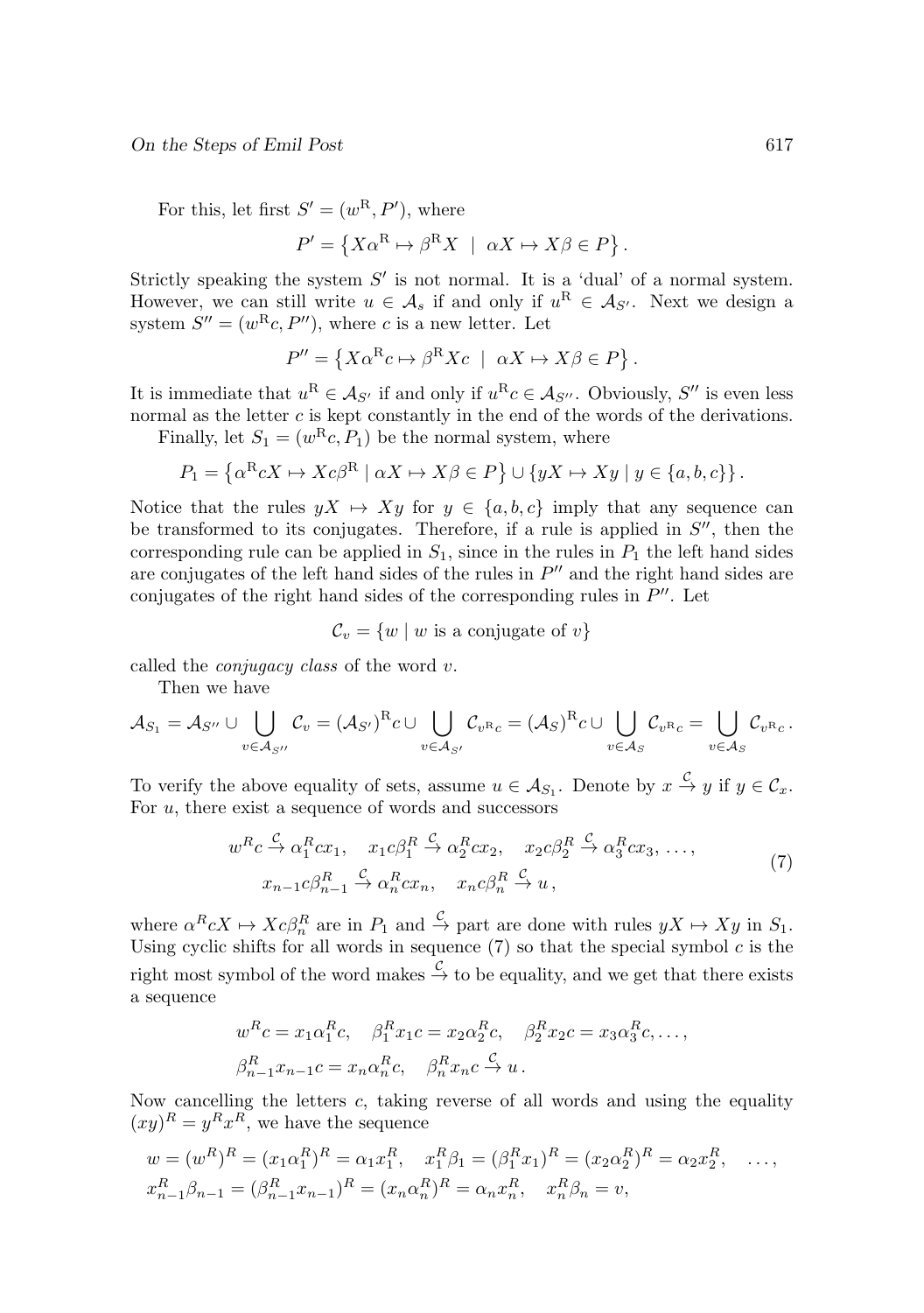for a word v with  $vc \overset{C}{\to} u^R$ . We have proved that  $u \in \mathcal{A}_{S_1}$  implies  $u^R \in \mathcal{C}_{vc}$  for a word  $v \in A_S$ . We note that  $u^R \in \mathcal{C}_{vc}$  is equivalent to  $u \in \mathcal{C}_{v^Rc}$ . As the above verification works also in the other direction, we have proved that

$$
\mathcal{A}_{S_1} = \bigcup_{v \in \mathcal{A}_S} \mathcal{C}_{v^{\mathcal{R}_c}}.
$$

Denote the rules of  $P_1$  in the form  $\gamma X \mapsto X\delta$ . As in the above for the system S, we obtain that if  $u^R c \in A_{S_1}$  then

$$
w^{\rm R} c \delta_1 \delta_2 \cdots \delta_k = \gamma_1 \gamma_2 \cdots \gamma_k u^{\rm R} c,\tag{8}
$$

where  $\gamma_i X \mapsto X \delta_i \in P_1$  for each i. We shall prove that in  $S_1$  the condition (8) implies the condition

$$
|w^{\rm R}c\delta_1\delta_2\cdots\delta_{j-1}| \ge |\gamma_1\gamma_2\cdots\gamma_j|,\tag{9}
$$

for all  $j = 1, 2, \ldots, k$ .

Assume contrary to the claim that there is a solution to  $(8)$  such that for some s,

 $|w^R c \delta_1 \delta_2 \cdots \delta_{s-1}| < |\gamma_1 \gamma_2 \cdots \gamma_s|$ 

and let v be a nonempty word in  $\{a, b, c\}^*$  such that

$$
w^{\rm R} c \delta_1 \delta_2 \cdots \delta_{s-1} v = \gamma_1 \gamma_2 \cdots \gamma_s.
$$
\n(10)

Now for each rule  $\gamma_i X \mapsto X \delta_i$  of  $P_1$ , either both sides contain one c or neither of them contains c. Therefore if  $\gamma_s$  contains no occurrences of c then the left hand side of  $(10)$  would have at least one more occurrence of c than the right hand side; a contradiction. If c occurs in  $\gamma_s$ , then c is necessarily the last letter of  $\gamma_s$  and v would also end with  $c$ , and again the left hand side has more occurrences of the letter c than the right hand side; again a contradiction.

Therefore we have shown that  $u \in \mathcal{A}_s$  if and only if  $u^R c \in \mathcal{A}_{S_1}$ , which holds if and only if there exist rules  $\gamma_i X \mapsto X \delta_i \in P_1$  for  $i = 1, \ldots, k$  with

$$
w^{\rm R} c \delta_1 \delta_2 \cdots \delta_k = \gamma_1 \gamma_2 \cdots \gamma_k u^{\rm R} c. \tag{11}
$$

We then begin by the equation (11), and use the technique which is nowadays called desynchronization. Let d be a new symbol absent in  $S_1$  and define a mapping  $\ell_d$ :  $\{a, b, c\} \rightarrow \{a, b, c, d\}$  which writes the letter d before (to the left hand side of) every letter in a word, and define  $r_d$  similarly writing d to the right hand side of every letter. The mappings  $\ell_d$  and  $r_d$  extend to morphisms in the natural manner. They are called desynchronizing morphisms. Now from equation (11), we obtain

$$
d\ell_d(w^R c \delta_1 \delta_2 \cdots \delta_k) dd = d dr_d(\gamma_1 \gamma_2 \cdots \gamma_k u^R c) d,
$$
\n(12)

where both sides begin and end with a double  $dd$ , and elsewhere  $d$  is between all pairs of letters from  $\{a, b, c\}$ . We let

$$
W = \{ (\ell_d(\gamma), r_d(\delta)) \mid \gamma X \mapsto X\delta \in P_1 \} \cup \{ (d\ell_d(w^R c), dd), (dd, r_d(u^R c)d) \} \tag{13}
$$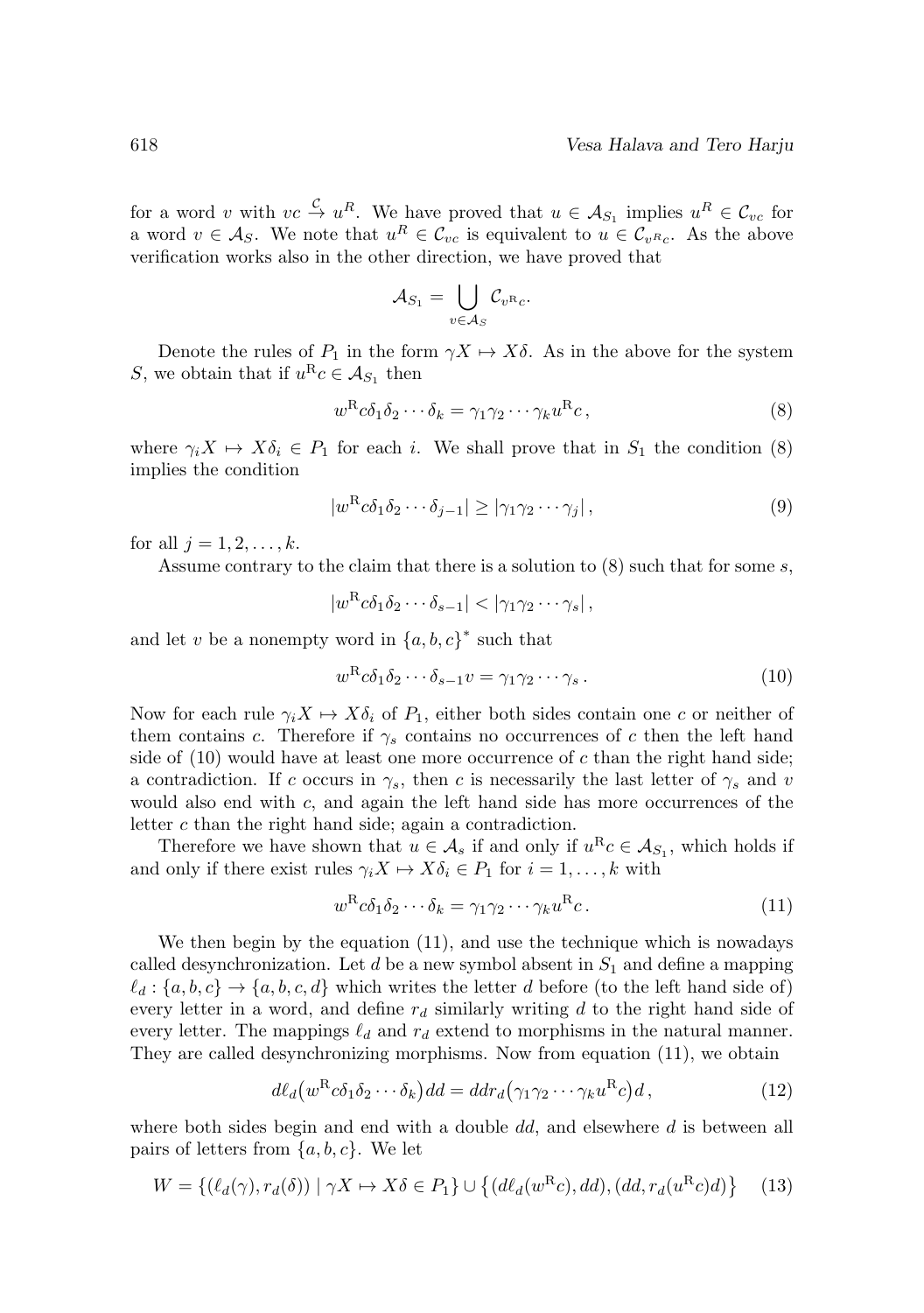be an instance of the PCP. It is straightforward that if  $u \in \mathcal{A}_{S}$ , then the instance W has a solution. We note that the assumption that the normal system  $S$  is standard, i.e., the rule words are non-empty, is needed at this point to guarantee that the desynchronization works properly.

What is left is to show is the converse: if W has a solution, then  $u \in \mathcal{A}_S$ . For this, assume that W has a solution, and choose a minimal solution, i.e. a solution that does not contain any solutions as a proper prefix. It is immediate that if  $W$ has a solution, it has a minimal solution.

Obviously, a solution must begin with the pair  $(d\ell_d(w^Rc), dd)$  as that is the only pair having a common nonempty prefix. Similarly, a solution must end with the pair  $(dd, r_d(u^Rc)d)$ , since that is the only pair in W with a common nonempty suffix. On the other hand, these two special pairs with occurrences of the word dd cannot appear in the middle of any minimal solution as dd can be covered only by these two pair. Therefore, if  $i_1,\ldots,i_k$  is a minimal solution to the instance W, then

$$
u_{i_1}u_{i_2}\cdots u_{i_k} = v_{i_1}v_{i_2}\cdots v_{i_k} \text{ with } (u_{i_j}, v_{i_j}) \in W \text{ for } j = 1, \ldots, k,
$$
  
then  $(u_{i_1}, v_{i_1}) = (d\ell_d(w^R c), dd), (u_{i_k}, v_{i_k}) = (dd, r_d(u^R c)d) \text{ and}$ 

$$
(u_{i_j}, v_{i_j}) = (\ell_d(\gamma_j), r_d(\delta_j))
$$
 and  $\gamma_j X \mapsto X \delta_j \in P_1$ ,

for  $j = 2, \ldots, k-1$ . It follows that the minimal solution corresponds to the equation (12) which implies that  $u \in \mathcal{A}_s$ .

By Proposition 1, we have

**Theorem 3.** The PCP is undecidable.

Recall that  $\{a, b, c, d\}^*$  can be embedded into  $\{a, b\}^*$  by an injective morphisms. In this way we obtain instances in the binary alphabet as originally considered by Post.

Actually, Post proved the undecidability of a special form of the PCP, called the generalized PCP in the literature; see for example [4].

**Theorem 4.** It is undecidable for given set of pairs  $\{(u_i, v_i) | 1 \leq i \leq n\}$  of words whether or not there exist a sequence  $i_1, i_2, \ldots, i_k$  such that

$$
u_1 u_{i_1} \cdots u_{i_k} u_n = v_1 v_{i_1} \cdots v_{i_k} v_n.
$$
\n(14)

Note that in Theorem 4 the first pair and the last pair of the required solution are fixed in (14) to be  $(u_1, v_1)$  and  $(u_n, v_n)$ , respectively. In W constructed in (13),  $(u_1, v_1)=(d\ell_d(w^Rc), dd)$  and  $(u_n, v_n)=(dd, r_d(u^Rc)d)$ . Note also that in (14) we could assume that,  $i_j \notin \{1, n\}$  for all  $j = 1, \ldots, k$ .

## **4 Another proof for the PCP from the normal systems**

In this section we give a new proof for the undecidability of the PCP by a reduction to the assertion problem of the normal systems, i.e., we show that if the PCP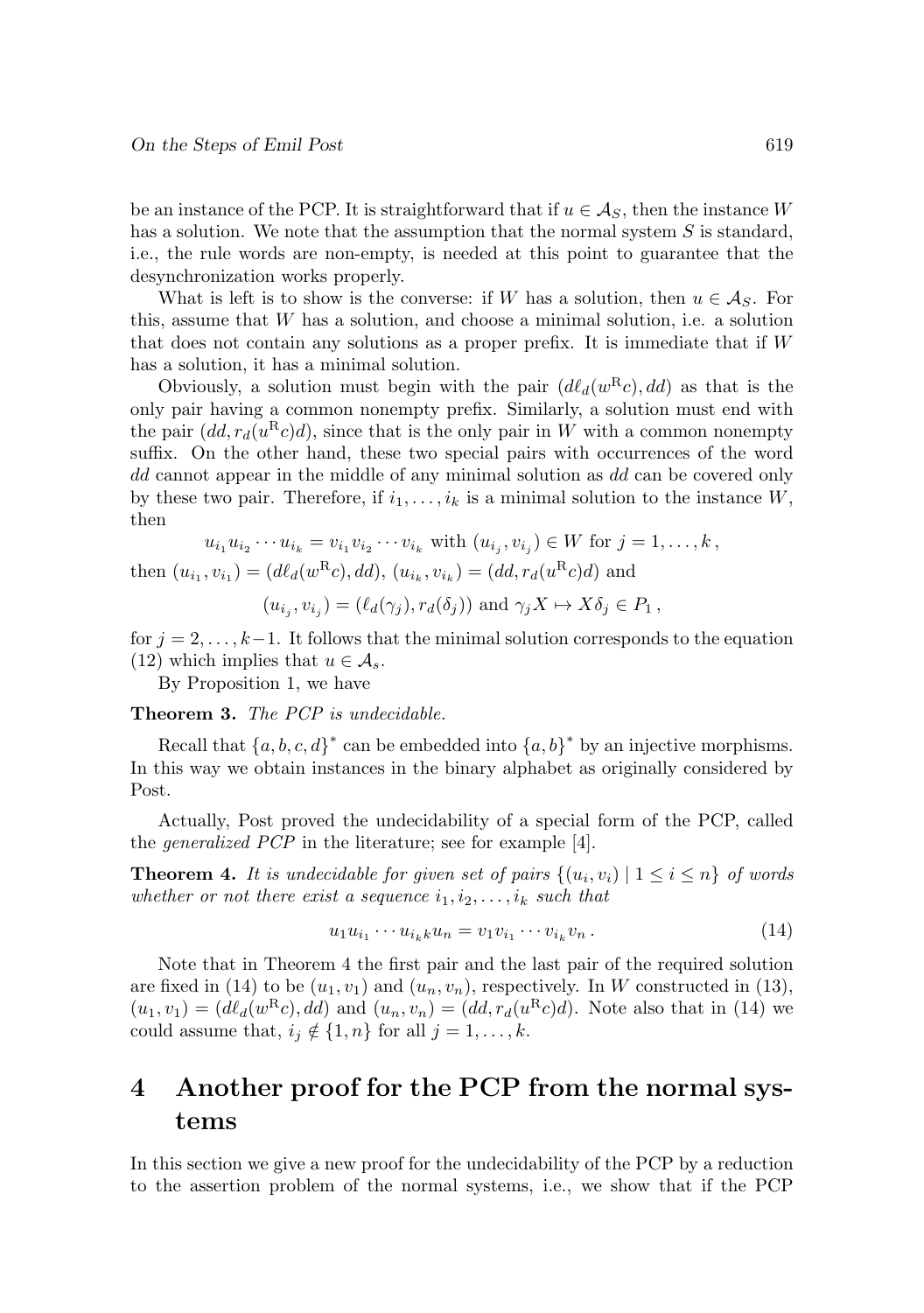is decidable, then the assertion problem of the normal systems is also decidable, contradicting Proposition 1. For this, we take an arbitrary (non-trivial) instance of the assertion problem, that is, normal system  $S = (w, P)$  and word u with  $u \neq w$ , and construct an instance  $W_{S,u}$  of the PCP such that  $W_{S,u}$  has a solution if and only if  $u \in \mathcal{A}_S$ .

The present proof takes a modern approach of connecting the configurations of a derivation in the normal systems to a solution of the PCP – instead of the rule words used by PCP as was done in the original proof by Post in Section 3.

Let  $S = (w, P)$  be a normal system over the binary alphabet  $\{a, b\}$  where  $P = \{p_1, \ldots, p_t\}$  and  $p_j = \alpha_j X \mapsto X\beta_j$  for  $j = 1, \ldots, t$ . As Post did, we begin with the sequence (3), but use different indices: we assume that there exists a sequence of equalities

$$
w = \alpha_{i_1} x_1, \ x_1 \beta_{i_1} = \alpha_{i_2} x_2, \dots, x_{k-1} \beta_{i_{k-1}} = \alpha_{i_k} x_k, \ x_k \beta_{i_k} = u \,, \tag{15}
$$

for the input word u where  $\alpha_{i_j} X \mapsto X \beta_{i_j} \in P$  for  $j = 1, \ldots, k$ . Instead of the equations (5) and (6), we take

$$
wx_1\beta_{i_1}x_2\beta_{i_2}\cdots x_k\beta_{i_k} = \alpha_{i_1}x_1\alpha_{i_2}x_2\cdots\alpha_{i_k}x_ku,
$$
\n(16)

where the configurations in  $(15)$  are concatenated – left hand sides on the left and right hand sides on the right.

Let c and f be new letters. We split each rule  $p_j \in P$  to two pairs  $p_j^{\alpha}$  and  $p_j^{\beta}$ as follows:

$$
p_j^{\alpha} = (\ell_d(c^j f), r_d(f\alpha_j))
$$
 and  $p_j^{\beta} = (\ell_d(\beta_j), r_d(c^j)),$ 

where  $r_d$  and  $\ell_d$  are the desynchronizing mappings for the letter d. The word  $c^j f$ is a marker word that forces a solution of the (the below) instance of the PCP to choose the pairs jointly. Consider the following instance of the PCP:

$$
W = \{ (d\ell_d(fw), dd), (dd, r_d(fu)d), (da, ad), (db, bd) \} \cup \{ p_j^{\alpha}, p_j^{\beta} \mid j = 1, ..., t \}.
$$
\n(17)

To see the idea encoded in  $W$ , let us first assume that  $W$  has a solution. A solution must necessarily begin with the pair  $(d\ell_d(fw), dd)$  that we now write in the form

$$
L: d\ell_d(fw)
$$
  

$$
R: dd
$$

In order to produce  $r_d(fw)$  to the right hand side, we need to use a pair which has f as a first symbol on the right hand side. As the pair  $(dd, r_d(fu)d)$  produces dd to the end of left hand side, which then has to match with dd produced by the right hand side, we must have

$$
d\ell_d(fw) \cdot dd = dd \cdot r_d(fu)d,
$$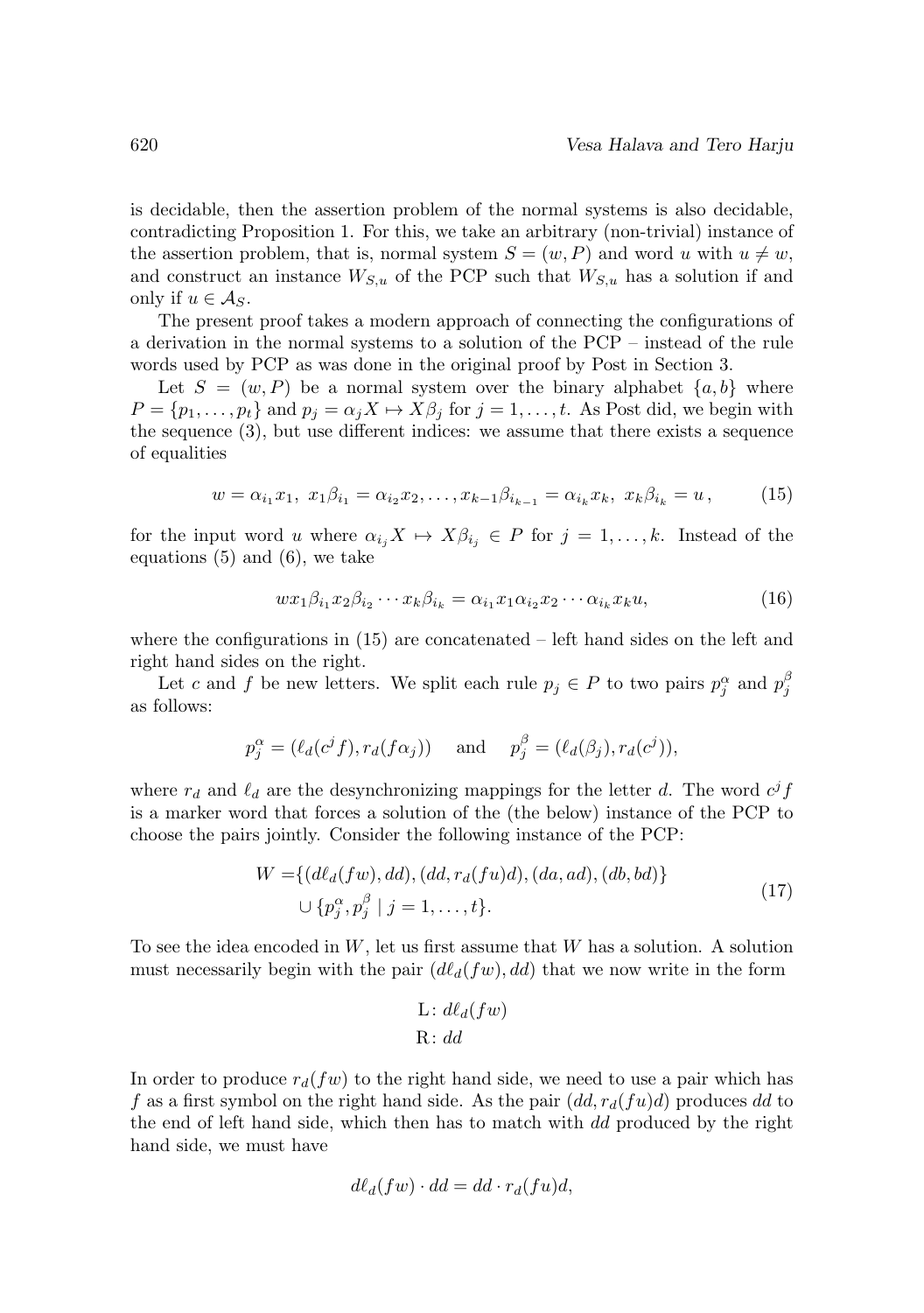implying  $w = u$ . In a non-trivial case of the assertion problem,  $u \neq w$ , for producing  $r_d(fw)$  to the right hand side, there must exist a pair  $p_{i_1}^{\alpha} = (\ell_d(c^{i_1}f), r_d(f\alpha_{i_1}))$  in W with  $w = \alpha_{i_1} x_1$ . After this we have

L: 
$$
d\ell_d(fwc^{i_1}f)
$$
  
R:  $ddr_d(f\alpha_{i_1})$ 

Now the first occurrence of the letter c forces the use of the pairs  $(da, ad), (db, bd) \in$  $W$  in order to have  $x_1$  and cover the start word  $w$  of the left hand side. So now we have

L: 
$$
d\ell_d(fwc^{i_1}fx_1)
$$
  
R:  $ddr_d(f\alpha_{i_1}x_1)$ 

Next to match  $c^{i_1}$ , we must chose the other half of the rule  $P_{i_1}$ , i.e., the pair  $p_{i_1}^{\beta} = (\ell_d(\beta_{i_1}), r_d(c^{i_1}))$ . We then have

L: 
$$
d\ell_d(fwc^{i_1}fx_1\beta_{i_1})
$$
  
\nR:  $ddr_d(f\alpha_{i_1}x_1c^{i_1})$ .

In other words, after forgetting the synchronizing letters d, the left hand side has the overflow  $fx_1\beta_{i_1}$ . As above, the occurrence of f forces to chose the rule  $p_{i_2}^{\alpha}$ , then write  $x_{i_2}$  and the other half of the rule  $p_{i_2}$ , the pair  $p_{i_2}^{\beta}$  etc. Therefore, at some point we must have

L: 
$$
d\ell_d(fwc^{i_1}fx_1\beta_{i_1}c^{i_2}f\cdots fx_{t-1}\beta_{i_{t-1}}c^{i_t}fx_t\beta_{i_t})
$$
  
R:  $ddr_d(f\alpha_{i_1}x_1c^{i_1}f\alpha_{i_2}x_2c^{i_2}f\cdots f\alpha_{i_t}x_tc^{i_t})$  (18)

with each w, u,  $x_{i_j}$ ,  $\alpha_{i_j}$  and  $\beta_{i_j}$  satisfying (15) up to index  $t \geq 2$ . Note that

$$
d\ell_d(fwc^{i_1}fx_1\beta_{i_1}c^{i_2}f\cdots fx_{t-1}\beta_{i_{t-1}}c^{i_t})d = ddr_d(f\alpha_{i_1}x_1c^{i_1}f\alpha_{i_2}x_2c^{i_2}f\cdots f\alpha_{i_t}x_tc^{i_t}).
$$

A minimal solution in W must end with pair  $(dd, r_d(fu)d)$  in order to match the d's in the solution. As  $r_d(fu)$ d begin with f and has no c's, and left hand side has one more f than the right hand side in (18), the pair  $(dd, r_d(fu)d)$  has to match  $fx_t\beta_{i_t}$  in (18). Therefore, at some point  $t = k$  in (15) and (16) with  $x_k\beta_{i_k} = u$  and

$$
d\ell_d(fw c^{i_1} f x_1 \beta_{i_1} c^{i_2} f \cdots c^{i_k} f x_k \beta_{i_k}) dd
$$
  
= 
$$
ddr_d(f \alpha_{i_1} x_1 c^{i_1} f \alpha_{i_2} x_2 c^{i_2} f \cdots \alpha_{i_k} x_k c^{i_k} f u) d.
$$

The other direction is clear: Suppose  $u \in A_S$ . Then there exists a sequence of equations (15) satisfying (16). We start with (16), and place symbols  $f$  and words  $c<sup>i</sup>$  accordingly using the equations in (15). Then we get

$$
fwc^{i_1}fx_1\beta_{i_1}c^{i_2}f\cdots c^{i_k}fx_k\beta_{i_k}=f\alpha_{i_1}x_1c^{i_1}f\alpha_{i_2}x_2c^{i_2}f\cdots\alpha_{i_k}x_kc^{i_k}fu.
$$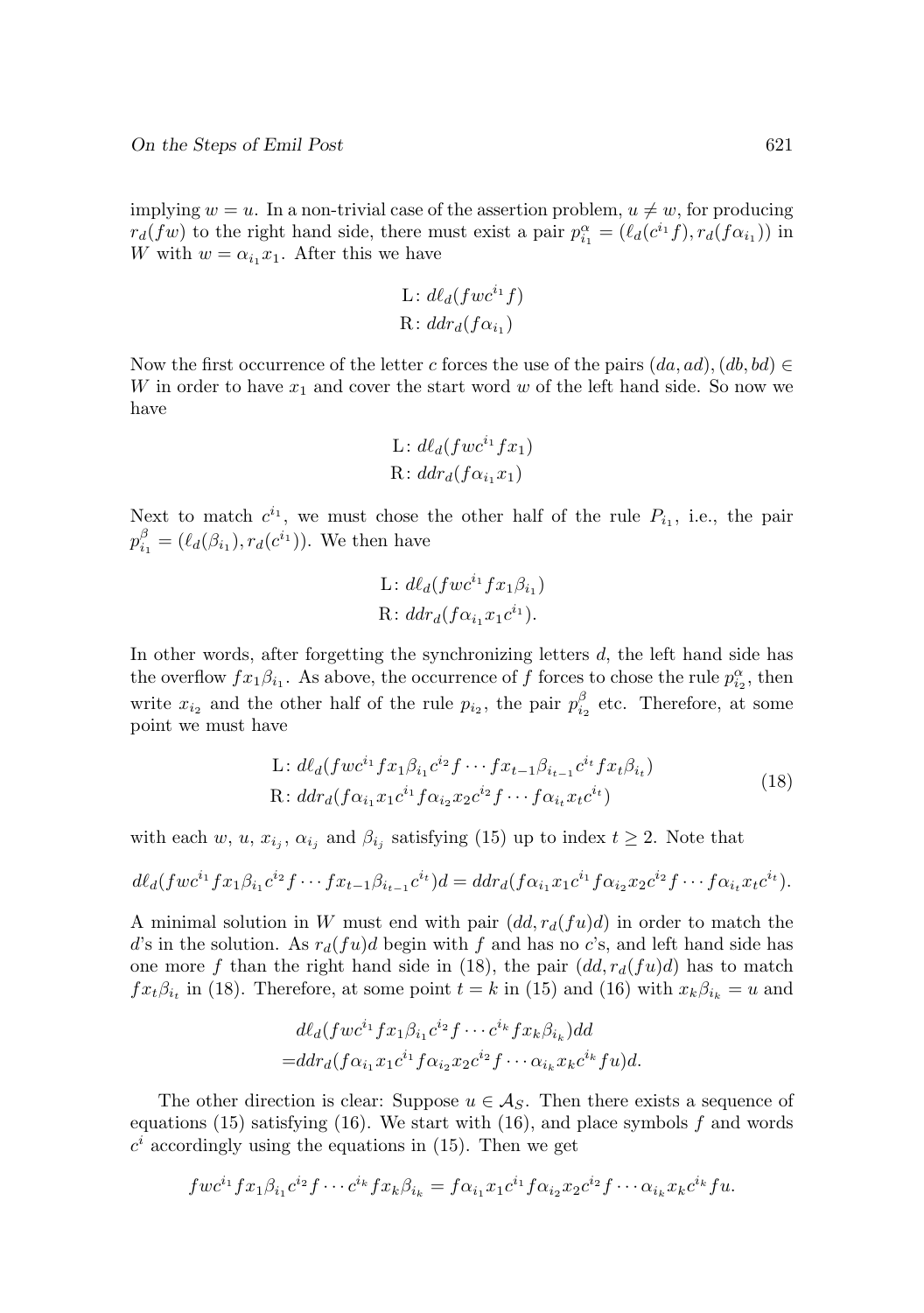Now placing dd to both ends and d between the letters  $a, b, c, f$ , we obtain

$$
d\ell_d(fwe^{i_1}fx_1\beta_{i_1}c^{i_2}f\cdots c^{i_k}fx_k\beta_{i_k})dd= ddra(f\alpha_{i_1}x_1c^{i_1}f\alpha_{i_2}x_2c^{i_2}f\cdots\alpha_{i_k}x_kc^{i_k}fu)d.
$$
\n
$$
(19)
$$

What is left is to show that the words in  $(19)$  can be build with pairs of W, correspondingly. For this, for a word  $x \in \{a, b\}^*, x = e_1 \cdots e_n$  and  $e_i \in \{a, b\}$ , denote by  $\bar{x}$  the sequence of pairs  $(de_1, e_1d), \ldots, (de_n, e_nd)$  from W. The idea is that the sequence  $\bar{x}$  writes  $\ell_d(x)$  to the left hand side and  $r_d(x)$  to the right hand side in a solution. Let  $Z$  be the following sequence of pairs of  $W$ ,

$$
(d\ell_d(fw), dd), p_{i_1}^{\alpha}, \bar{x_1}, p_{i_1}^{\beta}, p_{i_2}^{\alpha}, \bar{x_2}, p_{i_2}^{\beta}, \ldots, p_{i_k}^{\alpha}, \bar{x_k}, p_{i_k}^{\beta}, (dd, r_d(fu))d).
$$

Now, Z is a solution of the PCP, as

$$
d\ell_d(fw)\ell_d(c^{i_1}f)\ell_d(x_1)\ell_d(\beta_{i_1})\ell_d(c^{i_2}f)\cdots\ell_d(c^{i_k}f)\ell_d(x_k)\ell_d(\beta_{i_k})dd
$$
  
\n
$$
= d\ell_d(fwc^{i_1}fx_1\beta_{i_1}c^{i_2}f\cdots c^{i_k}fx_k\beta_{i_k})dd
$$
  
\n
$$
= ddr_d(f\alpha_{i_1}x_1c^{i_1}f\alpha_{i_2}x_2c^{i_2}f\cdots\alpha_{i_k}x_kc^{i_k}fu)d
$$
  
\n
$$
= ddr_d(f\alpha_{i_1})r_d(x_1)r_d(c^{i_1})r_d(f\alpha_{i_2})r_d(x_2)\cdots r_d(f\alpha_{i_k})r_d(x_k)r_d(c^{i_k})r_d(fu)d,
$$
\n(20)

where the first and the last words are the left hand and the right hand sides (respectively) of words in pairs in Z catenated correspondingly. This implies the existence of a solution of the PCP for the set W when  $u \in \mathcal{A}_S$ . Therefore, the PCP is undecidable.

#### **5 Conclusion**

A shorter and bit simpler proof for the undecidability of the PCP was given using the same source of undecidability, the Post normal systems, as in the original proof by Post. We are in no doubt that the present proof could have been found by Emil Post as well, but as a true pioneer of the field of computability he immediately would have noticed the following deficiency of the construction: when considering the size of an instance as constructed in the proof, Post's original construction gives an instance of size  $|P| + 5$ , but our new construction gives an instance of size  $2|P| + 4$ . As the undecidable problem in the normal system, the cardinality of P must be at least two, we realize that Post's proof gives a better bound for the undecidability.

### **Acknowledgement**

The authors thank the anonymous referees whose comments helped to improve the presentation of the article.